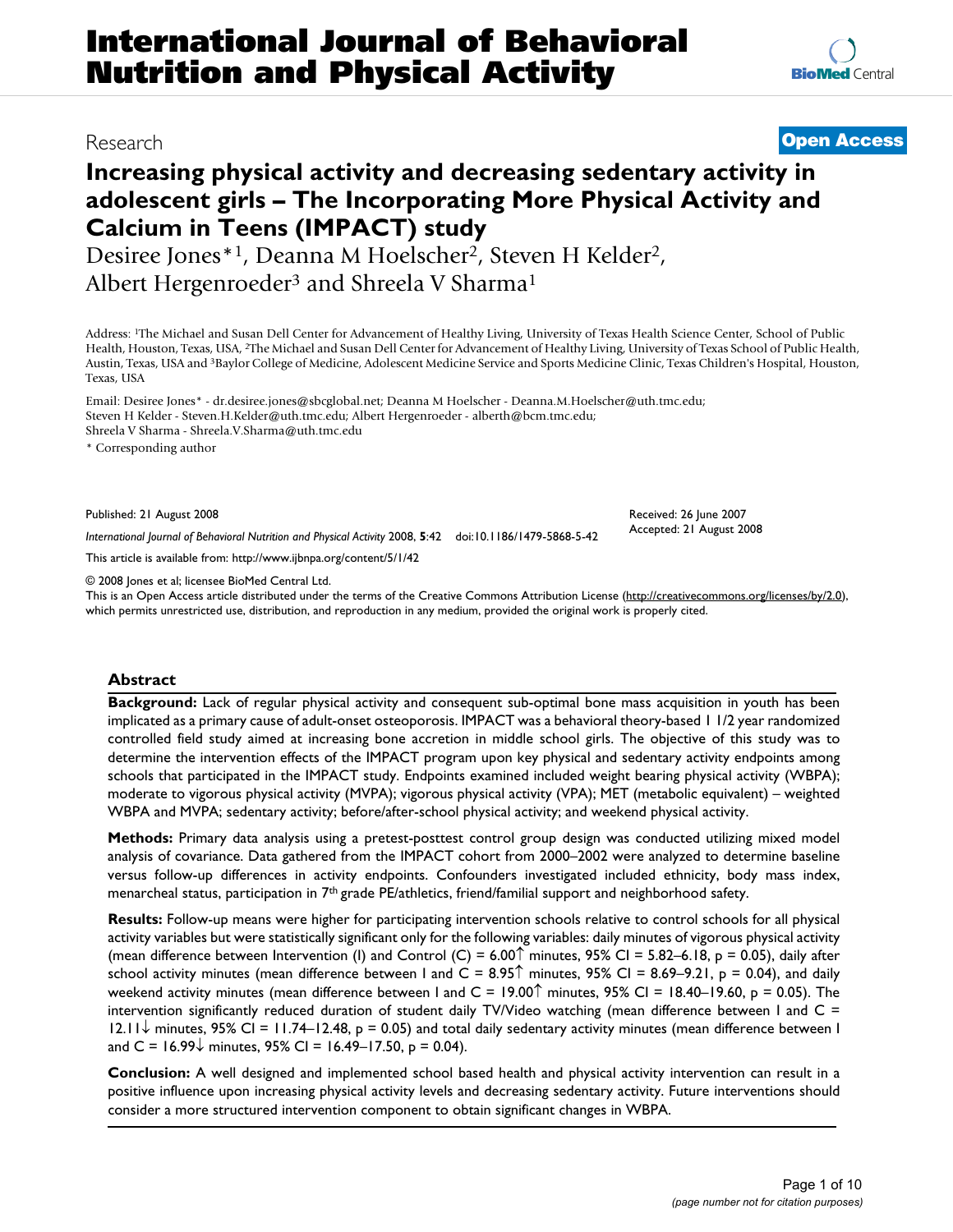## **Background**

Osteoporosis is a disorder marked by micro-architectural deterioration of the bone resulting in bone fragility and an increased susceptibility to fractures [1-4]. For diagnostic purposes, the World Health Organization has defined osteoporosis as a bone mineral density value more than 2.5 standard deviations below the mean for normal young White women [4]. Based on this definition, an estimated 10 million individuals over age 50 in the United States presently have osteoporosis and an additional 33.6 million individuals over age 50 have low bone mass or "osteopenia" of the hip. These individuals are at risk for osteoporosis and its potential complications later in life [5-7]. Although the onset and manifestation of bone disease and osteoporosis occurs primarily in the elderly, it is now well established that the foundations and origins of imbalances in bone metabolism that eventually lead to overt disease are established in youth [8,9]. It has been suggested that one of the primary means of preventing osteoporosis is to affect modifying factors (such as diet and physical activity) that influence bone density so that peak bone mass is achieved during the first twenty years of life [2,8,10].

As a result of the large body of literature clearly establishing the benefits of physical activity in children and adolescents to overall health, and bone health in particular, international guidelines for adolescent physical activity have been established [11,12]. In spite of these recommendations, a recent national survey report by the Centers for Disease Control and Prevention has revealed that only 67% of high school students in the United States met the national recommendations for both moderate and vigorous physical activity in 2003 [13]. Since the 1980's, there have been several behavioral-theory based interventions in schools and other settings that have been implemented with the objective of increasing physical activity or improving biological endpoints such as bone mineral density through increased physical activity levels in youth [14-25]. The majority of these studies have not been formally evaluated with respect to the actual effectiveness of their physical activity programs in terms of average daily or weekly increases in duration or intensity of physical activity levels or evaluated effects on sedentary activities. Few of these interventions have been successful in increasing physical activity and/or decreasing sedentary activity in middle school-age girls [16,18,19]

IMPACT (Incorporating More Physical Activity and Calcium in Teens) was a multi-component intervention to promote bone health in middle school girls, with physical activity as one of the major intervention components. The purpose of this paper is to briefly describe the physical activity component of IMPACT and to report major results with respect to changes obtained in levels of weight-bearing physical activity (WBPA), moderate to vigorous physical activity (MVPA), vigorous physical activity (VPA), sedentary activities, before/after-school activities and weekend activities among students from schools that participated in the IMPACT intervention.

# **Methods**

#### *Study design*

Twelve middle schools in Central Texas (six intervention and six control schools) were recruited and pair-matched based on school characteristics at baseline. The matching criteria used were student ethnicity, percent of students who were economically disadvantaged and percent girls in athletics. The study design was a randomized clinical trial with one school from each matched pair randomly assigned via computerized randomization to either the IMPACT program, or the control group (usual health program). Girls from the sixth grade who were enrolled in two semesters of physical education were eligible to participate in the study. At the beginning of the study, baseline measurements were conducted in the Fall of 2000, followed by interim measurements conducted in Spring 2001, and final measurements taken in Spring 2002. The actual intervention duration was from late November 2000 to May 2002, spanning a period of approximately 1 1/2 school years. Written parental consent and student assent were obtained before participation in the measurements and for publication of study results. The study was approved by the Human Subjects Review Committees at the University of Texas-Houston, School of Public Health, Baylor College of Medicine, and school district research committees.

### *The IMPACT Physical Activity Intervention*

The IMPACT intervention was based on the theoretical foundations of the Social Cognitive Theory and the Trans-Theoretical Model. These theories integrate determinants of behavior (such as outcome expectations, self-efficacy, behavioral capability, and environment) with methods of behavior change. In accordance with the premises of these theories, the IMPACT intervention sought to affect behavior change through promoting active learning in classrooms, as well as through environmental reinforcement. To this end, the intervention consisted of three major components: a health curriculum for grades 6 and 7 which included classroom lessons and behavioral journalism, a physical education program, and a school food service component that emphasized calcium rich food choices. The use of peer-based behavioral journalism involved the use of media such as a school-based newsletter with role model stories to increase adoption of desired behaviors. The over-arching goal of the physical activity component of the IMPACT trial was to improve bone health in the study sample by increasing overall levels of physical activity, specifically focusing on increasing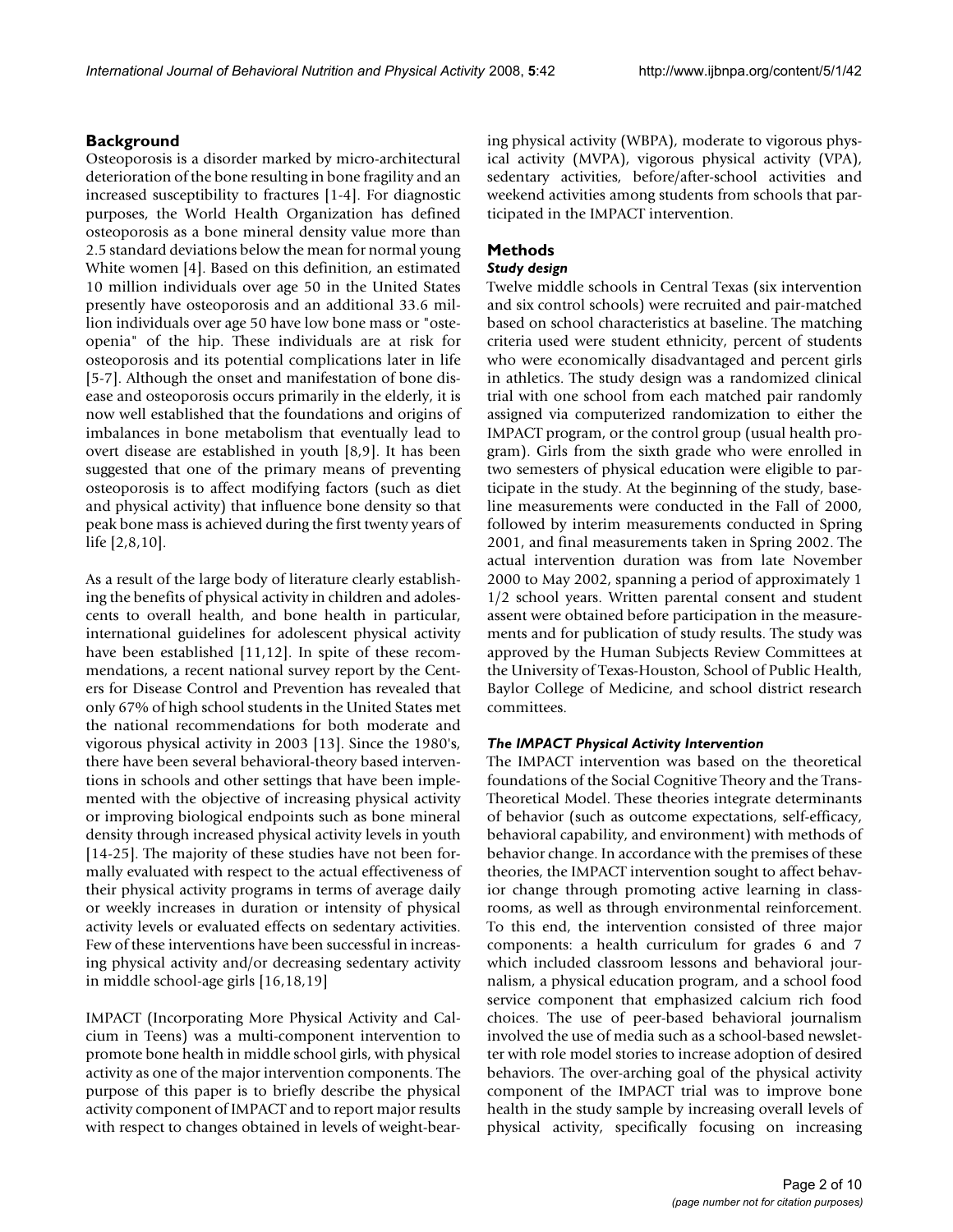weight bearing physical activity. To this end, the intervention employed a 6th grade health curriculum which included 16 sessions that were implemented during physical education classes (3 times/week). The lessons in this curriculum were designed to promote increased consumption of calcium-rich foods and increased activity, specifically weight-bearing physical activities, while participating in behaviorally-based and active lessons adapted to the physical education environment. During 7th grade, a series of science-based lessons were administered during science classes. The physical education component of the program known as *IMPACTivities*, was implemented in the 6th and 7th grades during physical education (PE) and athletics classes. The PE classes focused on an initial 10 minute warm-up (range: 5–15 minutes), which consisted of high impact activities such as rope-jumping, circuit training and box-step activities. This time was included in the outcome measure for WBPA. The overall emphasis of the PE program was to increase the duration of WBPA as well as overall levels of MVPA.

#### *Program Implementation and Process Measures*

Various measures were used to insure the proper implementation of the physical activity intervention at the school level. These measures included regular observation of physical education and health classes and teacher checklists for completion of designated lessons, as well as observation of specific lessons. During 7th grade, the number of advisory periods and newsletters, as well as the number of science lessons taught were enumerated for each school.

### *Exposure and Outcome(s) Assessment*

The main exposure for the presented analysis was the IMPACT intervention. Main outcome variables related to activity included: 1) duration of WBPA, MVPA and VPA, 2) duration of sedentary activities before and after school on weekdays and on weekends, and 3) duration of physical activity outside of the school, i.e. before and after school on weekdays and on weekends. For each outcome of interest, baseline and follow up values were calculated and compared between participating intervention and control schools.

### *Individual Level Physical Activity Measures*

Physical and sedentary activity data were collected using multiple administrations of the Self-Administered Physical Activity Checklist (SAPAC), as well as with the Calcium, Osteoporosis and Physical Activity (COPA) questionnaire.

The SAPAC was the primary instrument to assess total activity, WBPA, MVPA, and VPA. The SAPAC collected data on the intensity, duration and types of physical activity and consisted of 25 physical activities with spaces for listing up to three "other" activities that may have not been included in the main activity list. The SAPAC also had an additional section for sedentary activities such as television and video watching at three time periods during the previous day, i.e. before, during and after school. The self-report version of the SAPAC was previously validated against heart rate monitors ( $r = 0.57$ ,  $p = .0001$ ), and interviewer-administered checklists,  $(r = 0.76, p = .0001)$  in 125 fifth-grade children from four regions of the United States [26]. To improve precision and reliability, the SAPAC was administered to study participants on three separate days, which included one weekend day and two random weekdays, and an average score was calculated for each participant.

Values for each category of physical activity (MVPA, WBPA, VPA, etc.) were calculated using the sum of the minutes of the activity corresponding to these intensity levels for each student. Sedentary activity levels were measured using three variables from the SAPAC: i) mean daily minutes of television-video viewing; ii) mean daily minutes of computer-video game playing; and iii) mean daily minutes of combined sedentary behavior (sum of television-video viewing and computer-video game playing minutes). Sedentary variable values represent mean values from the three SAPAC administrations for each student.

Prior to analysis, items on the SAPAC were coded to provide information on weight bearing physical activities and metabolic equivalent values. Classification of activities as WBPA or NWBPA (non-weight bearing physical activities) was obtained from previously cited literature on the subject [27,28]. SAPAC items were assigned a metabolic equivalent or MET value based on established guidelines [29]. The MET value provides an accurate estimate of the intensity of a physical activity and also provides a reliable measure of energy expenditure during an activity relative to energy expenditure at rest [29,30].

The COPA (Calcium, Osteoporosis and Physical Activity Questionnaire) was primarily used to gather data on psychosocial variables related to calcium intake, physical activity and osteoporosis. The COPA was specifically developed for IMPACT and the key constructs measured by this instrument included variables such as calcium knowledge; weight bearing exercise and osteoporosis knowledge; physical activity expectations, etc. The COPA was developed and adapted from previous instruments such as the School Based Nutrition Monitoring (SBNM) student questionnaire [31] and the Health Behavior Survey [32]. The COPA was evaluated for reproducibility using a sample of 93 sixth grade girls from the same sample with duplicate administration of the questionnaires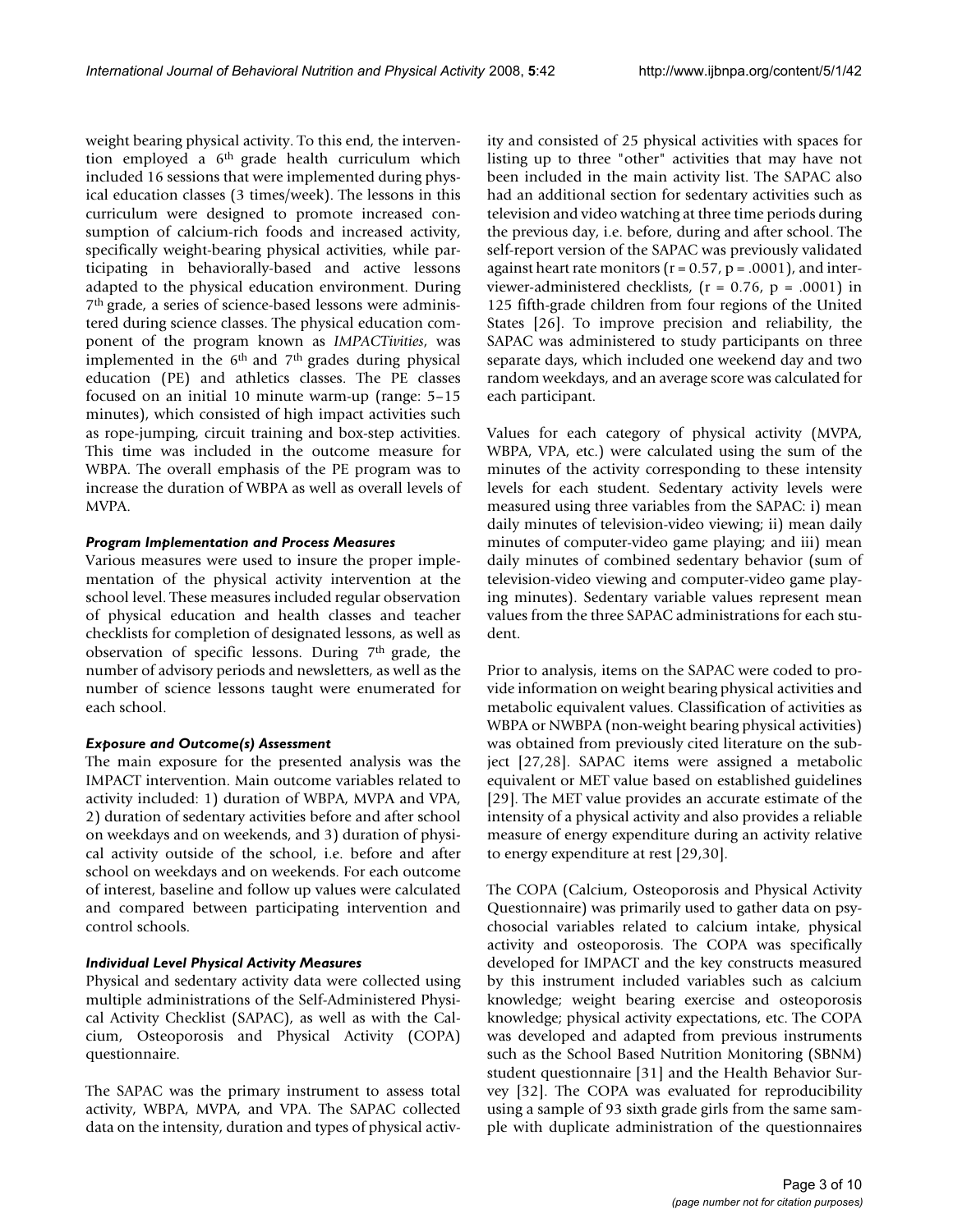11 days apart. Reproducibility was evaluated using percent agreement or Spearman correlations. The correlations for physical activity items ranged from 0.42 to 0.67. An evaluation of the physical activity self-efficacy scale using the baseline IMPACT sample revealed a Cronbach's alpha value of 0.87.

Seven items on the COPA directly assessed student participation in physical activity and support from friends and family for the same. These items asked students to rate the following: i) how often during the past month their family did physical activity with them; ii) how often during the past month their family encouraged them to do physical activity; iii) how often during the past month their friends did physical activity with them outside of school; iv) how often during the past month their friends encouraged them to do physical activity; v) how safe it was for them to play outdoors in the neighborhood with their friends without adult supervision; vi) how many sports teams they were on during the past 12 months (not including PE classes); and vii) whether they were currently participating in any other organized physical activity such as martial arts, gymnastics or tennis. Answers to these questions from the COPA were used for data on covariates.

The instruments and details on their administration protocols may be viewed at the IMPACT project website at: [http://www.sph.uth.tmc.edu/DellHealthyLiving/](http://www.sph.uth.tmc.edu/DellHealthyLiving/default.aspx?id=4016) [default.aspx?id=4016](http://www.sph.uth.tmc.edu/DellHealthyLiving/default.aspx?id=4016)

### *Data analysis*

The main endpoints for this study were measures of physical activity (WBPA, MVPA, VPA, total of all activities, sedentary activities, before/after school activities, and weekend activities). The analysis for the above variables was performed using mixed model analysis of covariance (ANCOVA) on the calculated scores for each variable (preand post-intervention) to test for differences among groups using specific techniques applicable to the unique challenges associated with the analysis of group-randomized trials. The essence of the unique methodological issue that arises with a group randomized design is that the condition (intervention/control) is assigned at the group (school) level, whereas the data is gathered at the member (student) level. Since students in a cluster (in this case, the school) are more likely to be similar to each other than to students in other schools, an adjustment is required to account for the clustering of values within schools. This is due to the fact that the *within-schools* correlation in the data, indexed by the intra-class correlation coefficient (ICC) adds an additional component of variance to the variability of the means in the intervention group, over and above the variance attributable either to the individual units (students) or to the intervention

itself. It is essential to account for this *within-schools* correlation component during analysis in order to prevent inflated estimates of statistically significant differences between groups (represented by exaggeratedly lower pvalues and lower estimates of standard error) than those that actually exist [33].

A pretest-posttest control group design analysis using the General Linear Mixed Model was utilized for the data obtained for this study. The variables were analyzed with the intervention arm (intervention/control) as the independent variable, and the specific physical activity/sedentary activity endpoints as the dependent variables. The analysis examined change in the dependent variables over time adjusting for baseline differences. The covariates examined were specific to the relevant response variable, but included ethnicity, body mass index, menarcheal status (yes/no), participation in PE/sports teams, neighborhood safety, and familial/friend support. Posttest data were analyzed with regression adjustment for covariates measured at baseline, thereby including time-related information without modeling time explicitly in the analysis [33]. This option was particularly suitable to our study as data was considered from only two time intervals, thus making it possible for time to be reflected only indirectly in the analysis of posttest data that made a regression adjustment for baseline values [34]. Time and treatment condition were modeled as fixed effects, with the individual student modeled as a random effect, and the school unit modeled as a nested random effect. This model thus accounted for variation effects attributable to the schools, to residual error, and to the heterogeneity among the school-specific slopes.

All statistical analyses were conducted using STATA version 9.0 program for longitudinal and mixed modeling, a mixed model regression program specifically suited for analysis of data from group-randomized trials [35].

# **Results**

Twelve schools had initially been recruited for the study and they remained in the study throughout the 1 1/2 year intervention period; however, results from process evaluation indicated that one of the intervention schools did not complete any of the IMPACT curriculum lessons during the first year, and no health education lessons were observed during process evaluation and quality control visits. Due to the absence of documentation that this school implemented the curriculum and the physical education components of the intervention during Year 1, the final results for key variables presented here exclude this school. The final sample size analyzed with 11 schools (5 intervention and 6 control schools) included 606 girls at follow-up. Thus, the current paper does not present an intent-to-treat analysis, but presents critical outcomes for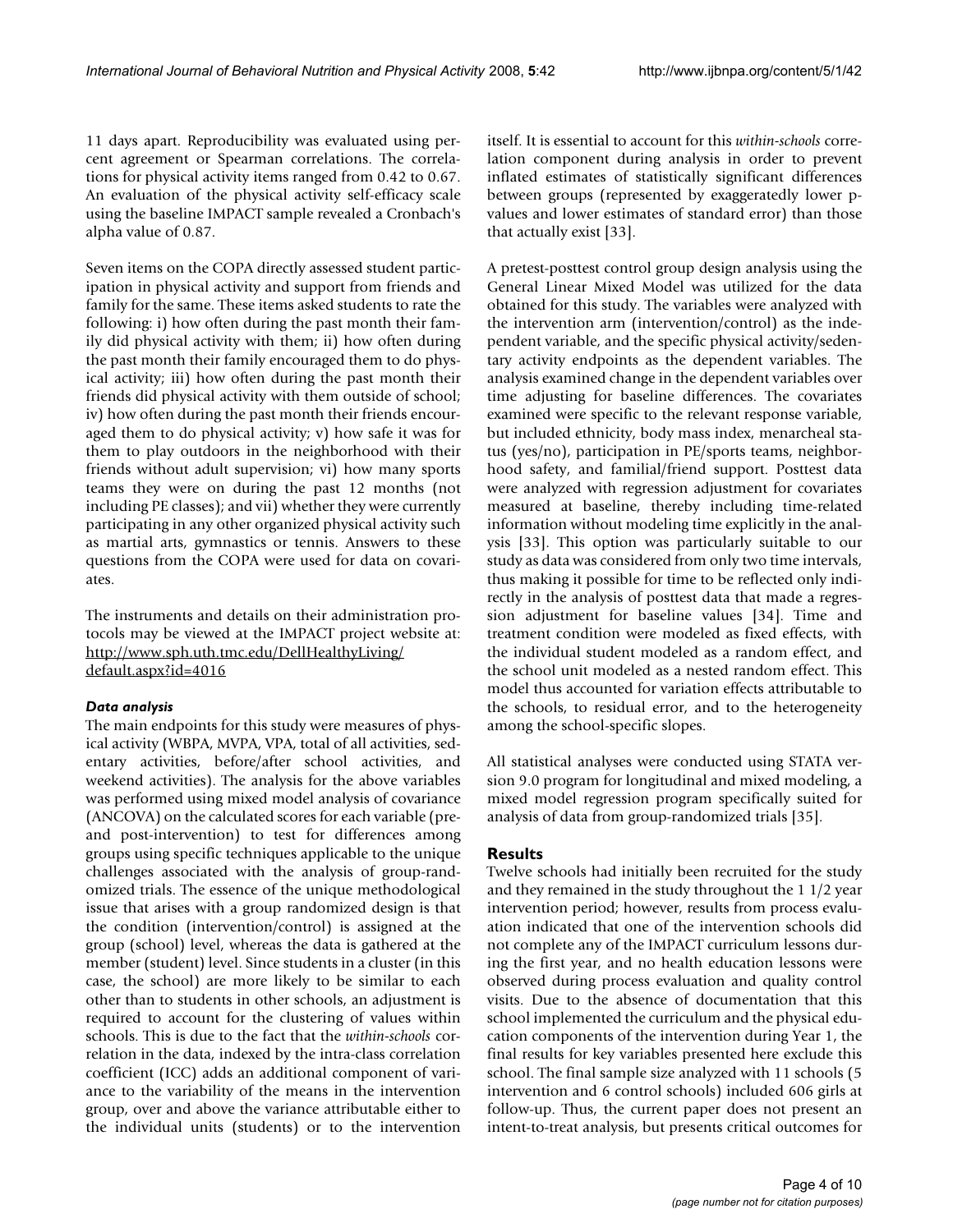the schools that actually participated in the IMPACT intervention.

#### *Description of Study Participants*

Study participants were mostly white (72%) with 12% Hispanic and 5% African-American (Table 1). Mean age at baseline was 11.6 years ( $\pm$  0.4 years) compared to 13.2 years ( $\pm$  0.4 years) at the conclusion of the study. Most of the girls at baseline were pre-menstrual (20% menstruating at baseline) relative to 67% menstruating at the follow-up phase of the study.

#### *Physical Activities*

In each category of the physical activity variables (WBPA, MVPA, VPA, MET-weighted WBPA and MVPA), increases in activity levels were observed in the expected direction in intervention schools relative to the control schools, but results were only significant for VPA. Relative to the students in the control schools, students in the intervention schools engaged in more daily minutes of WBPA (difference =  $5.12$  minutes,  $95\%$  CI =  $4.82 - 5.42$ , p = 0.33) at follow up compared to baseline (Table 2). Although not statistically significant, this represents an increase of approximately 6.0% in daily WBPA from baseline for students in the intervention schools, while WBPA for students in the control schools increased by 1.6%. Relative to students in the control schools, students in the intervention schools had higher overall total daily minutes of physical activity and daily MVPA minutes, although neither change was statistically significant. In contrast, the total daily minutes of vigorous physical activity (VPA) were significantly higher at follow-up for girls enrolled in intervention schools (difference = 6 minutes, 95% CI = 5.82–6.18,  $p = 0.05$  compared to girls in control schools. This represents an increase of 45.4% in VPA minutes from baseline for students in intervention schools, while VPA minutes at follow-up relative to baseline *decreased* for students in control schools by 4.1%. There were no statistically significant changes in MET weighted minutes for both WBPA and MVPA (Table 2).

#### *Before/After School Activity and Weekend Minutes*

Students in intervention schools also spent approximately 9 more minutes per day (95% CI = 8.69–9.21, p = 0.04) than those in control schools in daily after school physical activity at follow-up, suggesting a statistically significant difference in the follow-up means of the two groups (Table 3). This represents an increase of 13.3% in daily after school activity minutes from baseline for students in intervention schools, while those in control schools increased by 1.7% for the same variable. Students in intervention schools spent significantly higher number of minutes in daily weekend physical activity (difference = 19 minutes per day, 95% CI = 18.40–19.60, p = 0.05) relative to those in control schools at follow up. There was no statistically significant difference in the follow-up means of the intervention and control groups with respect to daily before school activity minutes.

#### *Sedentary Activity Minutes*

Relative to girls in the control schools, daily TV and video minutes were *lower* for students in the intervention schools at follow-up ( $\sqrt{12.11}$  minutes, 95% CI = 11.74– 12.48,  $p = 0.05$ ) suggesting a decrease in TV/video watching from baseline for students in intervention schools of 16.7%, while TV/video watching in students in the control schools *increased* by 17.9% (Table 3). Total daily minutes of sedentary activity were significantly lower for students in intervention schools relative to those in control schools at follow-up (↓17 minutes, 95% CI = 16.49–17.50, p = 0.04). This represents a decrease in sedentary activity minutes from baseline for students in intervention schools of 1.7%, while sedentary activity minutes in students in control schools *increased* by 33.5%.

| Table 1: Participant Demographics for IMPACT at Baseline and Follow-up Measurement Periods, 2000–2002. |  |  |  |  |
|--------------------------------------------------------------------------------------------------------|--|--|--|--|
|                                                                                                        |  |  |  |  |

| <b>CHARACTERISTIC</b>     | <b>BASELINE (Fall 2000)</b> |           | FOLLOW-UP (Spring 2002) |           |  |
|---------------------------|-----------------------------|-----------|-------------------------|-----------|--|
|                           | <b>Number</b>               | Percent   | <b>Number</b>           | Percent   |  |
| <b>TOTAL STUDENTS</b>     | 718                         |           | 606                     |           |  |
| Control                   | 371                         | 52%       | 315                     | 52%       |  |
| <b>Intervention</b>       | 347                         | 48%       | 291                     | 48%       |  |
| <b>ETHNICITY</b>          |                             |           |                         |           |  |
| <b>Non-Hispanic White</b> | 515                         | 72%       | 436                     | 72%       |  |
| <b>Hispanic</b>           | 83                          | 12%       | 73                      | 12%       |  |
| African-American          | 39                          | 5%        | 27                      | 5%        |  |
| Other                     | 80                          | 11%       | 69                      | 11%       |  |
| <b>ONSET OF MENSES</b>    | 140                         | 20%       | 407                     | 67%       |  |
|                           | Mean                        | <b>SD</b> | Mean                    | <b>SD</b> |  |
| <b>AGE IN YEARS</b>       | 11.6                        | ± 0.4     | 13.2                    | ± 0.4     |  |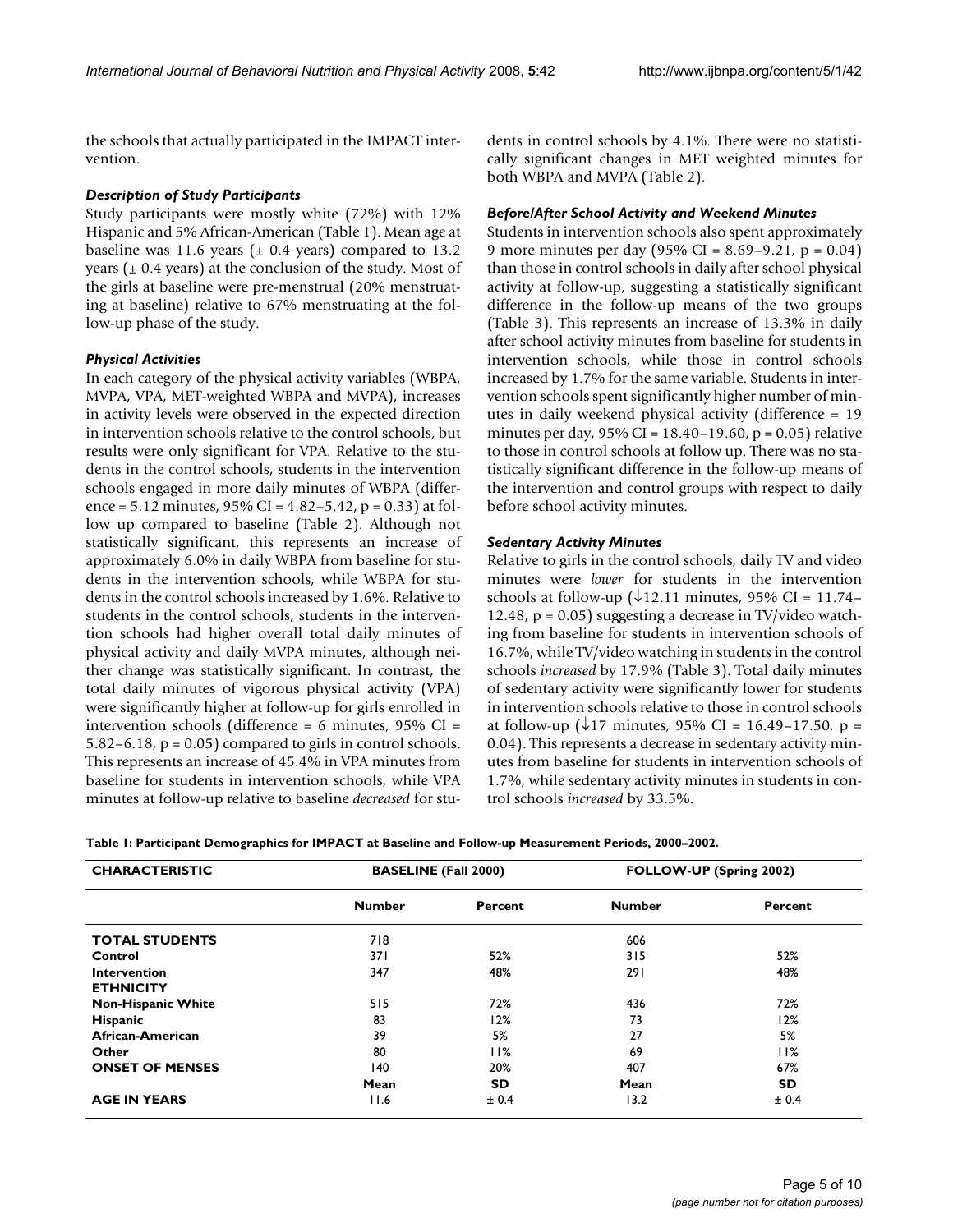| Variable                                                           |                 | Baseline Mean (SD) Follow-Up Mean <sup>a</sup> (SE) | Difference <sup>b</sup> 95% CI |                      | P-Value |
|--------------------------------------------------------------------|-----------------|-----------------------------------------------------|--------------------------------|----------------------|---------|
| <b>WBPA</b> (Daily Weight Bearing Minutes)                         |                 |                                                     |                                |                      |         |
| C                                                                  | 85.66 (58.13)   | 87.05 (3.74)                                        | $5.12$ $\uparrow$              | $4.82 - 5.42$        | 0.33    |
|                                                                    | 87.11 (51.92)   | 92.17 (3.64)                                        |                                |                      |         |
| <b>WBPA</b>                                                        |                 |                                                     |                                |                      |         |
| (Number of Daily Weight Bearing Activities)                        |                 |                                                     |                                |                      |         |
| C                                                                  | 3.12(1.95)      | 3.18(0.14)                                          | $0.25$ $\uparrow$              | $0.23 - 0.27$        | 0.23    |
|                                                                    | 3.19(1.39)      | 3.43(0.14)                                          |                                |                      |         |
| <b>Total Daily Minutes of Activity</b>                             |                 |                                                     |                                |                      |         |
| C                                                                  | 102.63 (65.32)  | 104.30(4.24)                                        | 6.15 $\uparrow$                | $5.81 - 6.49$        | 0.30    |
|                                                                    | 103.55 (61.82)  | 110.45(4.13)                                        |                                |                      |         |
| <b>MVPA</b>                                                        |                 |                                                     |                                |                      |         |
| (Daily Moderate to Vigorous Physical Activity                      |                 |                                                     |                                |                      |         |
| Minutes)                                                           |                 |                                                     |                                |                      |         |
| C                                                                  | 64.63 (53.93)   | 63.63(3.63)                                         | 7.05 $^$                       | $6.75 - 7.35$        | 0.16    |
|                                                                    | 64.85 (47.23)   | 70.68 (3.53)                                        |                                |                      |         |
| <b>Total Daily Minutes of Vigorous Activity</b>                    |                 |                                                     |                                |                      |         |
| C                                                                  | 14.96 (28.39)   | 14.35(2.24)                                         | $6.00^{\circ}$                 | $5.82 - 6.18$        | $0.05*$ |
|                                                                    | 14.00 (29.33)   | 20.35(2.18)                                         |                                |                      |         |
| Daily Total Weight Bearing Adjusted MET Value                      |                 |                                                     |                                |                      |         |
| (mins)                                                             |                 |                                                     |                                |                      |         |
| C                                                                  | 400.01 (284.17) | 415.53 (20.29)                                      | 43.27                          | $41.62 - 44.92$ 0.13 |         |
|                                                                    | 411.68 (303.51) | 458.80 (19.71)                                      |                                |                      |         |
| Daily Total Moderate to Vig. Activity Adjusted MET<br>Value (mins) |                 |                                                     |                                |                      |         |
| C                                                                  | 380.53 (330.81) | 383.07 (22.90)                                      | 40.74 $\uparrow$               | $38.88 - 42.60$      | 0.20    |
|                                                                    | 382.25 (307.92) | 423.81 (22.24)                                      |                                |                      |         |

**Table 2: Intervention Effects as Measured in 2002, Relative to Baseline (2000) for Selected Key Physical Activity Endpoints for the IMPACT Cohort (N = 11 schools)**

a Adjusted follow-up value in a mixed model with individual student modeled as random effect and school as nested random effect; time and condition as fixed effects; covariates include ethnicity, menstrual status, body mass index, participation in 7<sup>th</sup> grade PE/athletics.

b Adjusted difference at follow-up between intervention (I) and control (C); adjusted for baseline scores of variable, ethnicity, menstrual status, body mass index, participation in 7<sup>th</sup> Grade PE/athletics.

### **Discussion**

Results from our study indicate that for each of the categories of key physical activity variables examined (*weightbearing (WBPA), aerobic (MVPA and VPA), and METweighted WBPA and MVPA*), intervention schools had higher follow-up means relative to control schools, but onlychanges in VPA were statistically significant. With respect to the each of the categories of the remaining endpoints examined (*before/after school activities, weekend activities, and sedentary activities*), results were statistically significant for: daily after school activity minutes, daily weekend activity minutes, daily TV and video minutes, and total daily sedentary activity minutes.

The IMPACT major results paper examined data obtained from the IMPACT study using an intent to treat analysis which included all 12 schools in the study's sample [36]. However, this paper included only three physical activity variables that were the main hypotheses of that study: mean daily minutes of activity, mean daily minutes of VPA, and mean daily minutes of WBPA. No other variables from the SAPAC physical activity instrument were included in the major results paper. In addition, data for sedentary activities were also not included in the IMPACT major results paper [36]. Using hierarchical modeling and the same covariates as in our study, it was found that no significant changes were obtained in the stated three physical activity variables in the intent to treat analysis [36]. In comparison to those results, data from the current study show that significant gains were obtained in one of the main physical activity variables (mean daily minutes of VPA) in the schools that actually participated in the intervention.

The majority of other intervention studies [14-25] that have focused on promoting bone accretion have not been formally evaluated with respect to the actual effectiveness of their physical activity programs in terms of measurable differences in the duration of WBPA or MVPA pre- and post-intervention. Recent intervention studies (both school and clinic/HMO-based) have reported mixed results with respect to net gains obtained in WBPA or MVPA through interventions targeted at middle-school age or older adolescents [16,18,19,37,38]. Our results corroborate with those obtained from French et al. and Ievers-Landis et al. [18,19]. Although both the French et al.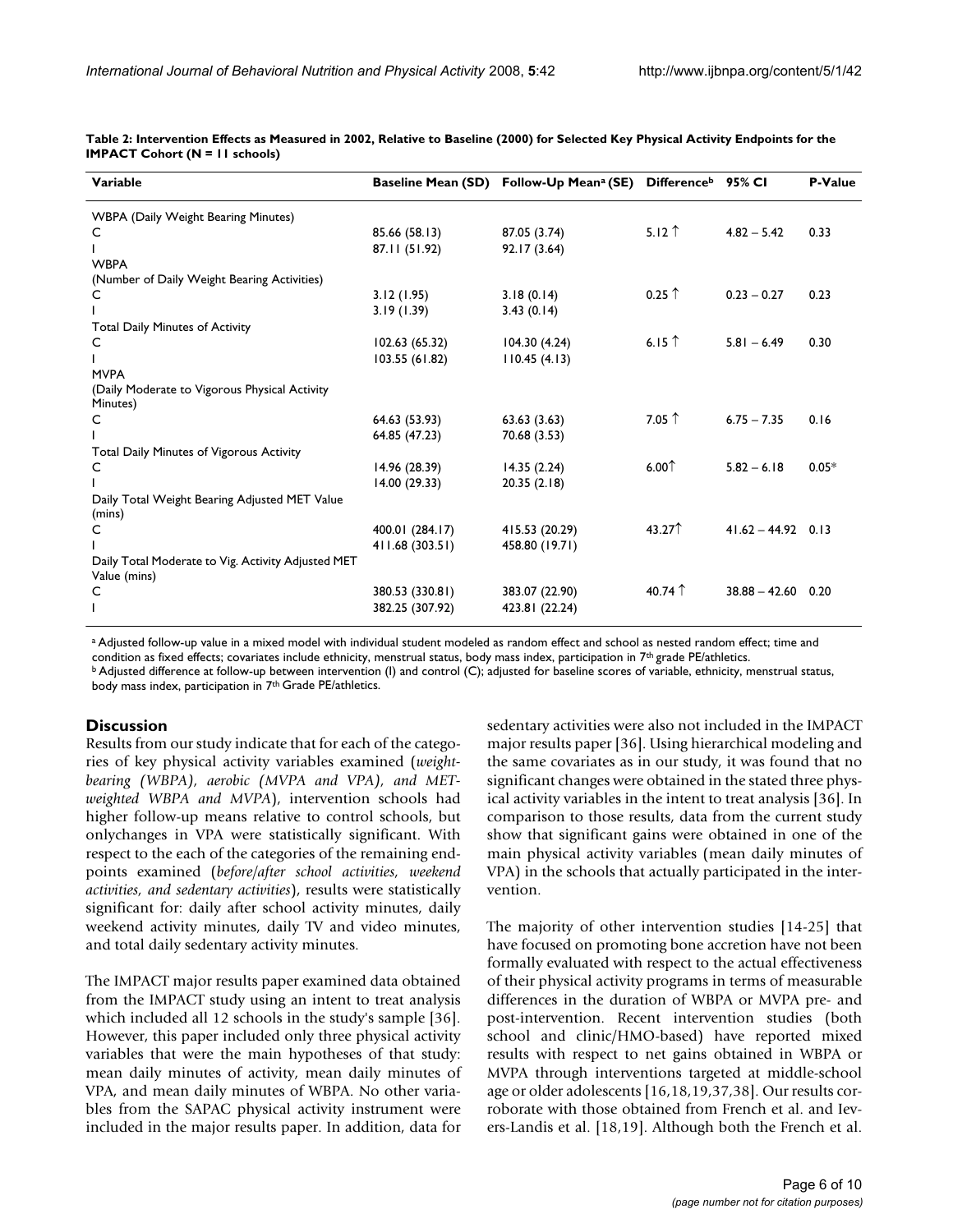| Variable                                                       | <b>Baseline Mean (SD)</b> | Follow-Up Mean <sup>a</sup> (SE) | <b>Difference</b> <sup>b</sup> | 95% CI          | P-Value |
|----------------------------------------------------------------|---------------------------|----------------------------------|--------------------------------|-----------------|---------|
| <b>Before/After School Activity and Daily Weekend Activity</b> |                           |                                  |                                |                 |         |
| Daily Before School Activity Minutes                           |                           |                                  |                                |                 |         |
| C                                                              | 7.50(11.05)               | 6.54(0.80)                       | $1.83$ $\uparrow$              | $1.76 - 1.90$   | 0.10    |
|                                                                | 7.00 (11.87)              | 8.37(0.78)                       |                                |                 |         |
| Daily After School Activity Minutes                            |                           |                                  |                                |                 |         |
| C                                                              | 60.83 (37.92)             | 61.89(3.23)                      | $8.95*$ $\uparrow$             | $8.69 - 9.21$   | $0.04*$ |
|                                                                | 62.50 (40.60)             | 70.84 (3.15)                     |                                |                 |         |
| Daily Weekend Activity Minutes                                 |                           |                                  |                                |                 |         |
| C                                                              | 102.00 (77.87)            | 107.00 (7.37)                    | $19.00*$                       | $18.40 - 19.60$ | $0.05*$ |
|                                                                | 102.50 (76.50)            | 126.00 (6.93)                    |                                |                 |         |
| <b>Sedentary Activities</b>                                    |                           |                                  |                                |                 |         |
| Daily TV and Video Minutes                                     |                           |                                  |                                |                 |         |
| C                                                              | 90.62 (83.37)             | 106.81(4.59)                     | $12.11*$                       | $11.74 - 12.48$ | $0.05*$ |
|                                                                | 113.72 (89.27)            | 94.70 (4.40)                     |                                |                 |         |
| Daily Computer/Video Games Minutes                             |                           |                                  |                                |                 |         |
| C                                                              | 23.16(38.31)              | 44.36 (3.29)                     | 6.32 $\downarrow$              | $6.05 - 6.60$   | 0.16    |
|                                                                | 23.49 (36.34)             | 38.04 (3.12)                     |                                |                 |         |
| <b>Total Daily Sedentary Activity Minutes</b>                  |                           |                                  |                                |                 |         |
| C                                                              | 113.78(97.77)             | 151.91 (5.95)                    | $16.99*↓$                      | $16.49 - 17.50$ | $0.04*$ |
|                                                                | 137.22 (99.23)            | 134.92 (5.68)                    |                                |                 |         |

**Table 3: Baseline Values and Intervention Effects for Before/After School Activities, Weekend Activities, and Sedentary Activities as measured by the SAPAC for the IMPACT Cohort (N = 11 schools)**

a Adjusted follow-up value in a mixed model with individual student modeled as random effect and school as nested random effect; time and condition as fixed effects; covariates include ethnicity, menstrual status, body mass index, participation in  $7<sup>th</sup>$  grade PE/athletics, neighborhood safety, family and friend support for physical activity.

b Adjusted difference at follow-up between intervention (I) and control (C); adjusted for baseline scores of variable, ethnicity, menstrual status, body mass index, participation in 7<sup>th</sup>. Grade PE/athletics, neighborhood safety, family and friend support for physical activity.

and Ievers-Landis et al. studies had relatively small sample sizes utilizing Girls Scout troop populations, both studies reported no significant intervention effects for increases in WBPA. These studies attributed the lack of a significant effect in WBPA due to greater focus on improvement in behavioral variables rather than a structured and supervised PA program emphasizing standardized frequency, duration and type of PA [18], as well as due to limited participation [19]. Students in the IMPACT intervention schools received a 10–15 minutes initial warm-up of high impact exercises plus their regular PE class with the objective being to achieve an increased duration of WBPA in this group relative to the control group. Although no upper limit has been established with respect to WBPA activity levels, it is generally understood that increased duration or intensity of weight bearing activity translates to improved bone health [11,12]. Although the IMPACT intervention group had somewhat higher WBPA levels than the control group, this gain was not significant statistically, and more importantly, it was not sufficient with respect to expecting lasting improvements in bone health in the intervention group. Results from our study as well as from studies cited above suggest that more structured and closely supervised programs aimed at increasing both the frequency and the duration of weight bearing activities

may yield higher gains in future interventions for this variable.

Results with respect to MVPA and daily total minutes of VPA suggest improvements in physical activity levels in the intervention schools relative to control schools. For each of these variables, the net percentage increase from baseline values for intervention schools is particularly noteworthy as duration of both MVPA and VPA *decreased* in the control schools: for MVPA, intervention schools increased by 9.0% from baseline values while control schools *decreased* by 1.5%; for VPA, intervention schools increased by 45.4% from baseline values while control schools *decreased* by 4.1%. Results for MVPA are supported by those obtained in a recent study by McKenzie et al. involving a 2 year middle school intervention during PE classes, in which MVPA in PE classes was reported to have increased by 3 minutes per lesson ( $p = 0.02$ ) [16]. Results from the Child and Adolescent Trial for Cardiovascular Health (CATCH) indicated substantially greater MVPA during lessons for students in intervention schools relative to those in control schools (51.9% vs. 42.3% of lesson time,  $p = 0.002$ ). In addition, total PE minutes per week at follow up were higher in students from CATCH intervention schools by 4.4 minutes ( $p = 0.19$ ) [17]. It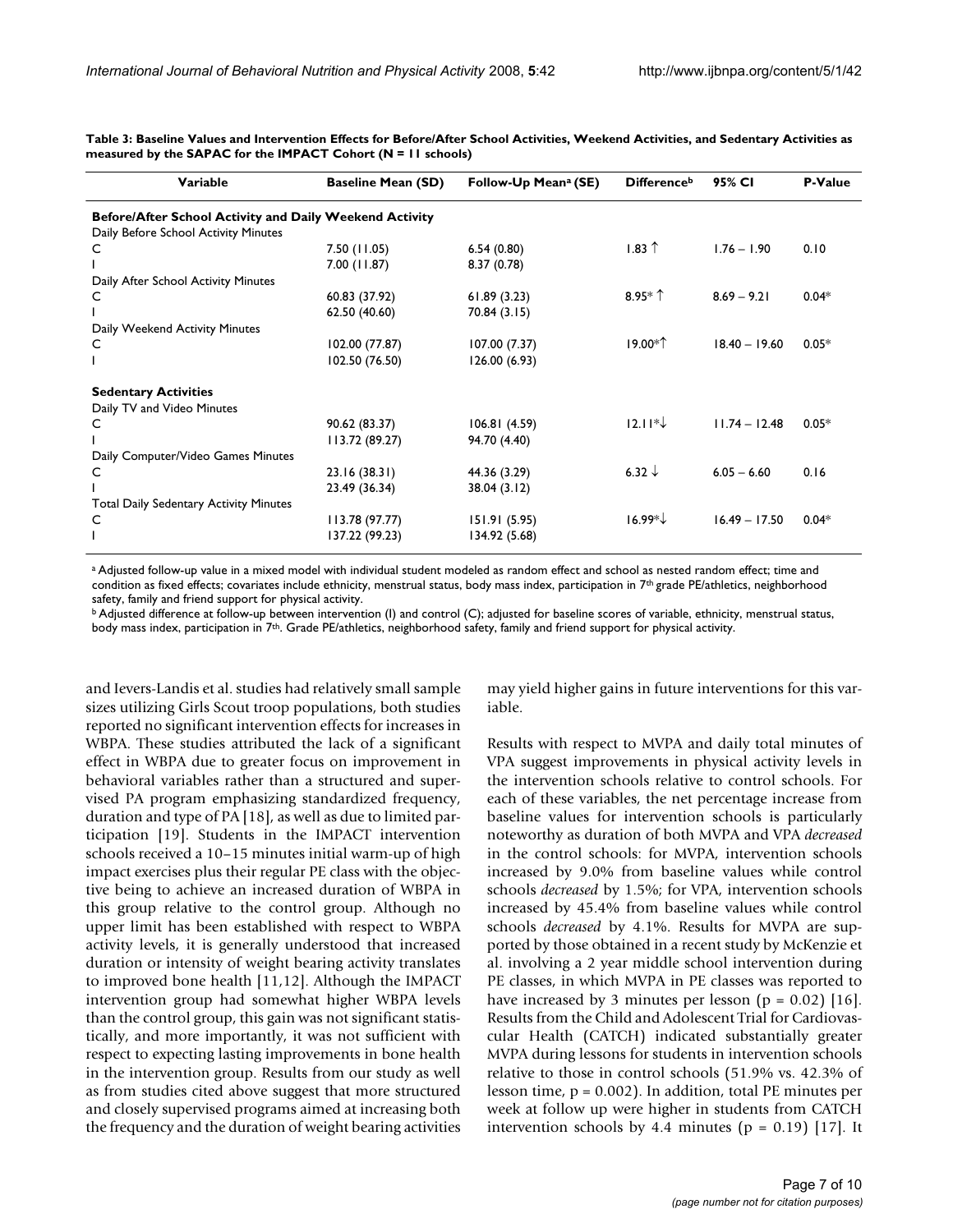must be noted, however, that relative to our study, both of these studies [16,17] had substantially larger sample sizes allowing for significantly more statistical power to detect differences between comparison groups.

Results obtained from our analysis for daily total METweighted minutes for WBPA and MVPA similarly show improvement in values from baseline for the students in the intervention schools relative to students in the control schools. Both WBPA and MVPA METS were higher for intervention schools at follow-up  $(43.27 \text{ minutes}, \text{p} =$ 0.13 and 40.74 minutes,  $p = 0.20$ , respectively). The difference between intervention and control groups in general MET weighted physical activity minutes reported by the CATCH study was 43 minutes,  $p = 0.22$  [17]. To put our results in perspective, it must be kept in mind that the CATCH analysis for this variable did not involve hierarchical modeling and represents individual level effects which generally tend to overestimate results.

Studies that address reduction in television viewing or computer/video game use are limited and generally linked with programs designed for obesity reduction in children [39-41]. We can thus only compare our findings to these studies, the majority of which were interventions specifically targeted at reducing TV viewing. Results from most of these studies indicate substantial reduction in TV viewing time. Dennison et al. reported an adjusted difference between groups of -4.7 hours/week, p = 0.02 [39]; Robinson et al. reported an adjusted difference between groups of -4.96 hours/week,  $p = 0.007$  [40]; while Gortmaker et al. reported a difference between groups of 0.55 hours/ day,  $p = 0.05$  [41]. Although the IMPACT intervention was not specifically targeted at reducing TV viewing or computer use, one of the more striking common elements of the above-mentioned studies and IMPACT appears to be that students were provided with tangible ideas and attractive alternatives to sedentary activity/TV watching (e.g. specific suggestions for being active in the evenings and on weekends; specific venues to enjoy physical activity, etc.). We believe that the reduction in sedentary behaviors observed in this study may be due, in large part, to the provision of concrete suggestions, ideas and ways for students to keep active. The participation in active rather than sedentary behaviors was further positively reinforced at school via the IMPACT curriculum lessons.

We do not have suitable comparison studies with respect to variables that represent intervention-influenced behavior modification outside of the school (before/after school activity minutes, and weekend activity minutes). The majority of previous research has not reported the effects of school based interventions on behavior modification *outside* of the school. Thus, our study is one of the first to report how a school based intervention can influence levels of sedentary and physical activity behaviors *both in and out of* school. We believe that one of the reasons for the positive findings with respect to after-school and weekend physical activity levels may be that the intervention strongly encouraged students to engage in outdoor activity. Students were provided ideas and suggestions for staying active on both evenings and weekends. Furthermore, since the IMPACT study population was primarily from white, suburban neighborhoods, neighborhood-safety was not an issue for most students. This factor may have played an important role in the maintenance of activity levels outside of the school. Our analysis clearly indicated that factors such as neighborhood safety, friend/family support, and friend/family involvement (data not shown) in physical activity were critically important covariates in determining accurate levels of activity outside of the school and on weekends. Findings with respect to social support are largely consistent with those obtained by Springer et al. in a recent study [42].

#### *Strengths and Limitations*

The main strengths of our study include its strong study design, high quality measurement of outcomes, and high reliability and validity of measurement instruments. In particular, one of the strengths of the study is that the physical activity data collection instrument, the SAPAC was administered three times within a single week at baseline (two weekdays, and one weekend day), reducing variability of this measure from 40 to 25% (data not shown). The majority of PA variables were calculated from the averages obtained from the reported PA levels for three days. This provided us with a more reliable estimate of the subjects' daily activity patterns during the course of both weekdays and weekends.

One of the potential weaknesses of our study includes the evaluation of data at two distinct time periods only, i.e. at baseline and follow-up. Data obtained through process evaluation and for other measures (e.g. the dietary intakes) suggest that the intervention was most effectively implemented in the first year  $(6<sup>th</sup> grade)$ . For several key behavioral variables (e.g. calcium intake), optimal (peak) effects were obtained at the interim measurement phase of the intervention, followed by a moderate decline in the variable values at the final measurement phase of the study. While data were collected on nutrition-related variables at the interim phase of the study, data were not collected for the physical activity variables at this stage of the study, thus precluding the possibility of analyzing trends in physical activity patterns over the entire duration of the intervention. In light of the study implementation being close to optimal in the first year of the intervention, it is conceivable that more significant effects in WBPA and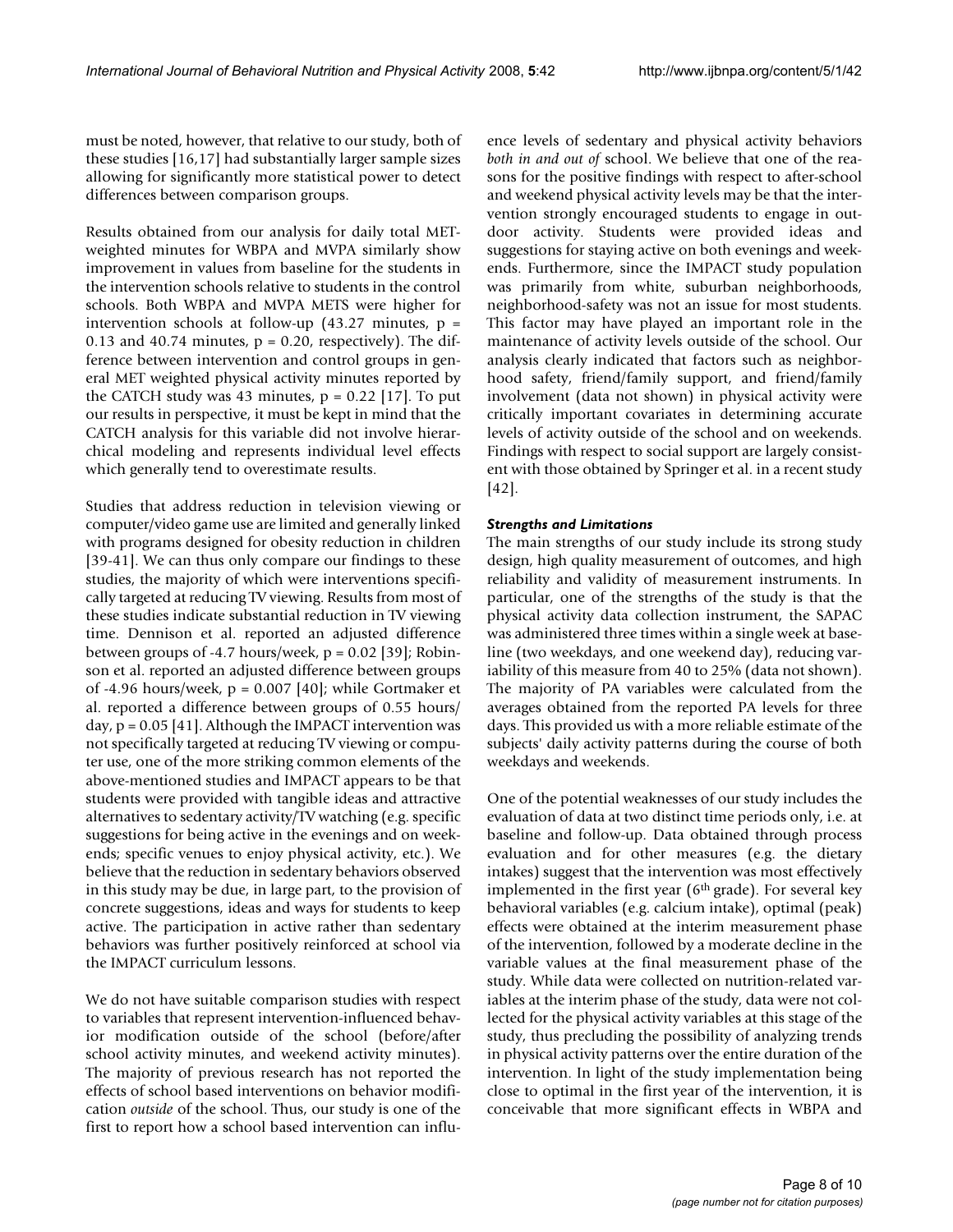MVPA may have been obtained at the interim phase of the study.

Another limitation of the study is the relatively few number of groups randomized to treatment conditions. This feature of our study is quite typical of group-randomized trials due to the costs involved in recruiting and administering the intervention to the groups. Although our study utilized a strong analytical approach and had sufficient power to detect differences between the groups, a higher number of groups would yield greater statistical power and accuracy in determining intervention effects.

Additional potential study limitations include reliance on self-reported measures of physical activity (generally leading to an over-reporting of PA levels) and limited information on additional possible covariates such as parental involvement. Data from other PA studies suggest that parental involvement in school or community based interventions may improve compliance and participation in intervention activities [19].

#### **Conclusion and recommendations**

Results from our study indicate that a school based health and physical activity intervention can have a positive influence upon increasing physical activity levels as well as decreasing sedentary activity both in and outside of the school environment. Although we did not observe statistically significant changes in WBPA and MVPA, the intervention resulted in an overall increase in all physical activity scores for the participating intervention schools relative to the control schools, and in a statistically significant reduction in the duration of student daily TV/Video watching and daily sedentary activity minutes. Our results thus indicate that with careful implementation, emphasis on staff development and regular follow-up throughout the duration of the program, changes in physical activity behaviors can be achieved. However, significant and lasting improvements may depend upon more structured and standardized programs, especially with regard to WBPA. Future research must focus specifically on the development of controlled studies that examine more specific and measurable physical activity dosages (both WBPA and MVPA); examination of results at more frequent measurement intervals; and finally, strategies that insure that effects obtained are of a lasting nature. In addition to the recommendations cited previously, these strategies may include a higher parental involvement component, as well as longer study duration to instill changes in exercise habits that may be incorporated permanently into the student's lifestyle.

### **Competing interests**

The authors declare that they have no competing interests.

#### **Authors' contributions**

DJ: Study conception and design; statistical analysis and interpretation of data; primary role in drafting of the manuscript; and critical review of the manuscript. DH: Obtaining funding for the study; acquisition of data; study conception and design; administrative, technical and material support; and critical review of the manuscript. SK: Study conception and design; administrative, technical and material support; review of manuscript. AH: Study conception and design, review of manuscript. SS: Assistance with analysis of data; review of manuscript. All authors read and approved the final manuscript.

#### **Availability and requirements**

http://orthoinfo.aaos.org/fact/ thr\_report.cfm?Thread\_ID=328&topcategory=Women

http://www.aahperd.org/naspe/template.cfm?tem plate=ns\_children.html

http://www.cdc.gov/HealthyYouth/physicalactivity/pdf/ facts.pdf

http://www.cdc.gov/nccdphp/dnpa/physical/terms/

http://www.nichd.nih.gov/milk/can/weight\_bearing.cfm

http://www.sph.uth.tmc.edu/DellHealthyLiving/ default.aspx?id=4016

http://www.surgeongeneral.gov/library/bonehealth/con tent.html/

http://www.surgeongeneral.gov/library/bonehealth/con tent.html/chapter\_4.html

http://www.whcoa.gov/about/policy/meetings/sum mary/National-Osteoporosis-Foundation-Judith-Cranrd.pdf

#### **Acknowledgements**

This study was funded by National Institute of Child Health and Human Development Grant R01 HD37767 – 04. Clinicaltrials.gov Identifier: NCT00067925.

#### **References**

1. United States Department of Health and Human Services: *Bone health and osteoporosis: A report of the surgeon general* 2004 [\[http://www.sur](http://www.surgeongeneral.gov/library/bonehealth/content.html/) [geongeneral.gov/library/bonehealth/content.html/](http://www.surgeongeneral.gov/library/bonehealth/content.html/)].

- 2. Johnston CC, Slemenda CW: **Pathogenesis of osteoporosis.** *Bone* 1995, **17(Suppl 2):**19S-22S.
- 3. Bronner F: **[Calcium and osteoporosis.](http://www.ncbi.nlm.nih.gov/entrez/query.fcgi?cmd=Retrieve&db=PubMed&dopt=Abstract&list_uids=7985620)** *Am J Clin Nutr* 1994, **60:**831-836.
- 4. United States Department of Health and Human Services: *Bone health and osteoporosis: A report of the surgeon general* 2004 [\[http://www.sur](http://www.surgeongeneral.gov/library/bonehealth/content.html/chapter_4.html) [geongeneral.gov/library/bonehealth/content.html/chapter\\_4.html](http://www.surgeongeneral.gov/library/bonehealth/content.html/chapter_4.html)].
- 5. National Osteoporosis Foundation: *America's bone health: The state of* osteoporosis and low bone mass in our nation